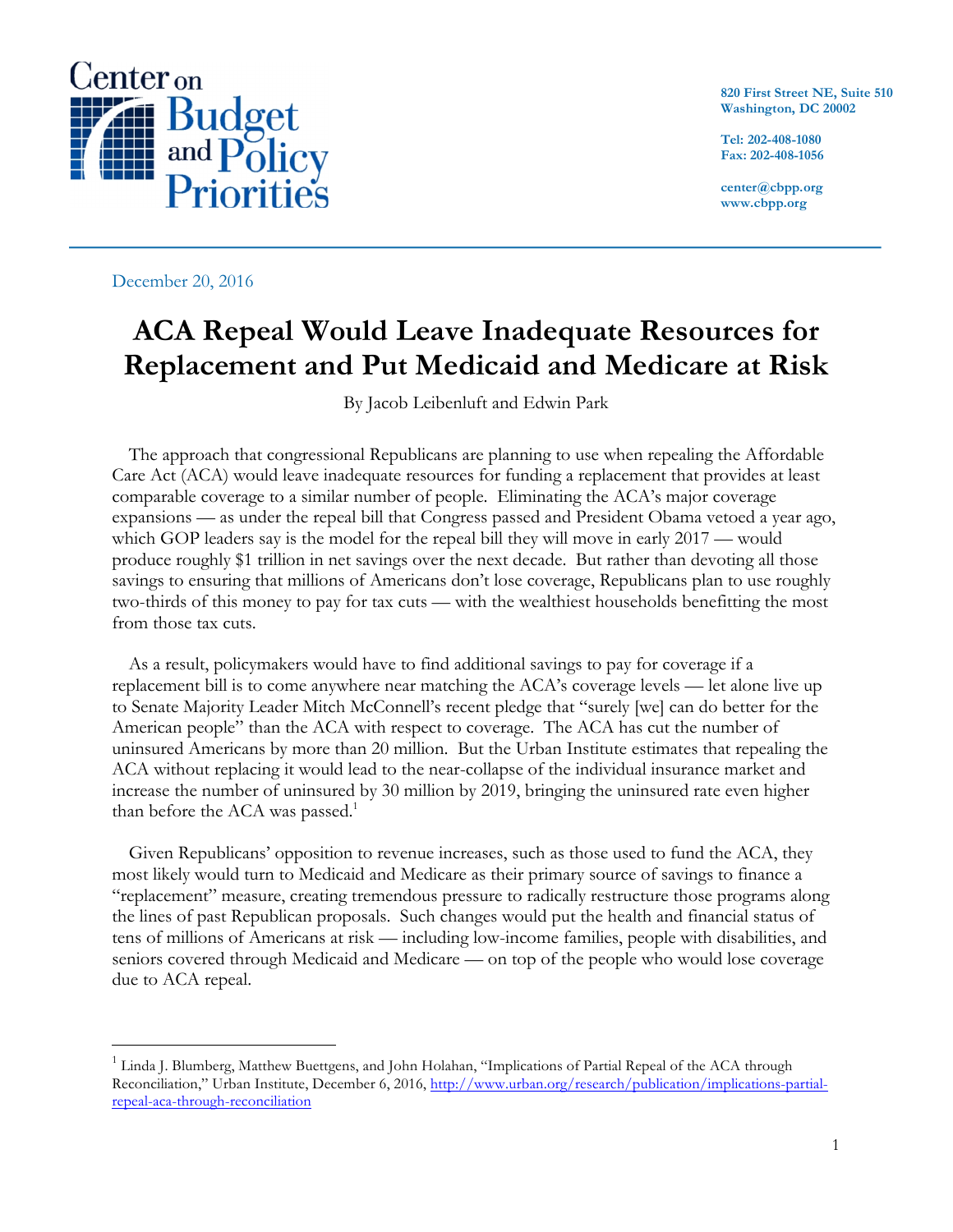# Repealing ACA Revenues Would Use Up Two-Thirds of Savings From Coverage Repeal

The Republican "repeal without replace" bill will likely eliminate the ACA's major provisions to expand health insurance coverage — the Medicaid expansion and the marketplace subsidies — after two or three years. It likely will also repeal the ACA's revenue-raising provisions, which primarily target households with incomes above \$250,000 and insurers and other companies benefiting from health reform. The Congressional Budget Office's (CBO) analysis of the repeal bill that President Obama vetoed in January 2016 found:

- Rolling back the ACA's coverage expansions after two years would produce roughly \$1 trillion in net savings over the next decade. (Specifically, repealing the Medicaid expansion and marketplace subsidies would produce gross savings of roughly \$1½ trillion, offset by reduced revenues from the repeal of the individual and employer mandate penalties and other factors.)
- Repealing the ACA's revenue-raising provisions would *cost* about \$670 billion over the decade.
- The bill's overall net savings would total \$317 billion over the decade, or roughly one-third of the savings from eliminating the ACA coverage expansions. 2

Thus, if the vetoed bill is a guide, Republicans will use roughly two-thirds of the net savings from eliminating the coverage expansions to roll back the ACA's revenue raisers (see Figure 1). (Note that the vetoed bill left largely in place the ACA's Medicare and Medicaid savings, such as

#### **FIGURE 1**

# **Most Savings From Repealing Affordable Care Act Coverage Expansions Go for Regressive Tax Cuts**



CENTER ON BUDGET AND POLICY PRIORITIES I CBPP.ORG

provisions reducing the overpayments to Medicare Advantage plans, which also helped finance the cost of the coverage expansions.)

Moreover, the wealthiest families would be the greatest beneficiaries of these tax cuts. New analysis by the Urban-Brookings Tax Policy Center finds that people with incomes above \$1 million

 $2$  CBO also found that the effects of the bill on the economy would yield nearly \$200 billion of additional savings over the decade. If these savings are also included, the overall net savings would be closer to \$500 billion over the decade. However, if the macroeconomic effects of a repeal bill yield savings, the effects of a future replacement bill would be the *opposite,* yielding higher costs. Therefore, the macroeconomic effects of the separate repeal and replacement bills likely would largely offset one another, assuming the replacement bill achieves similar levels of coverage to the ACA.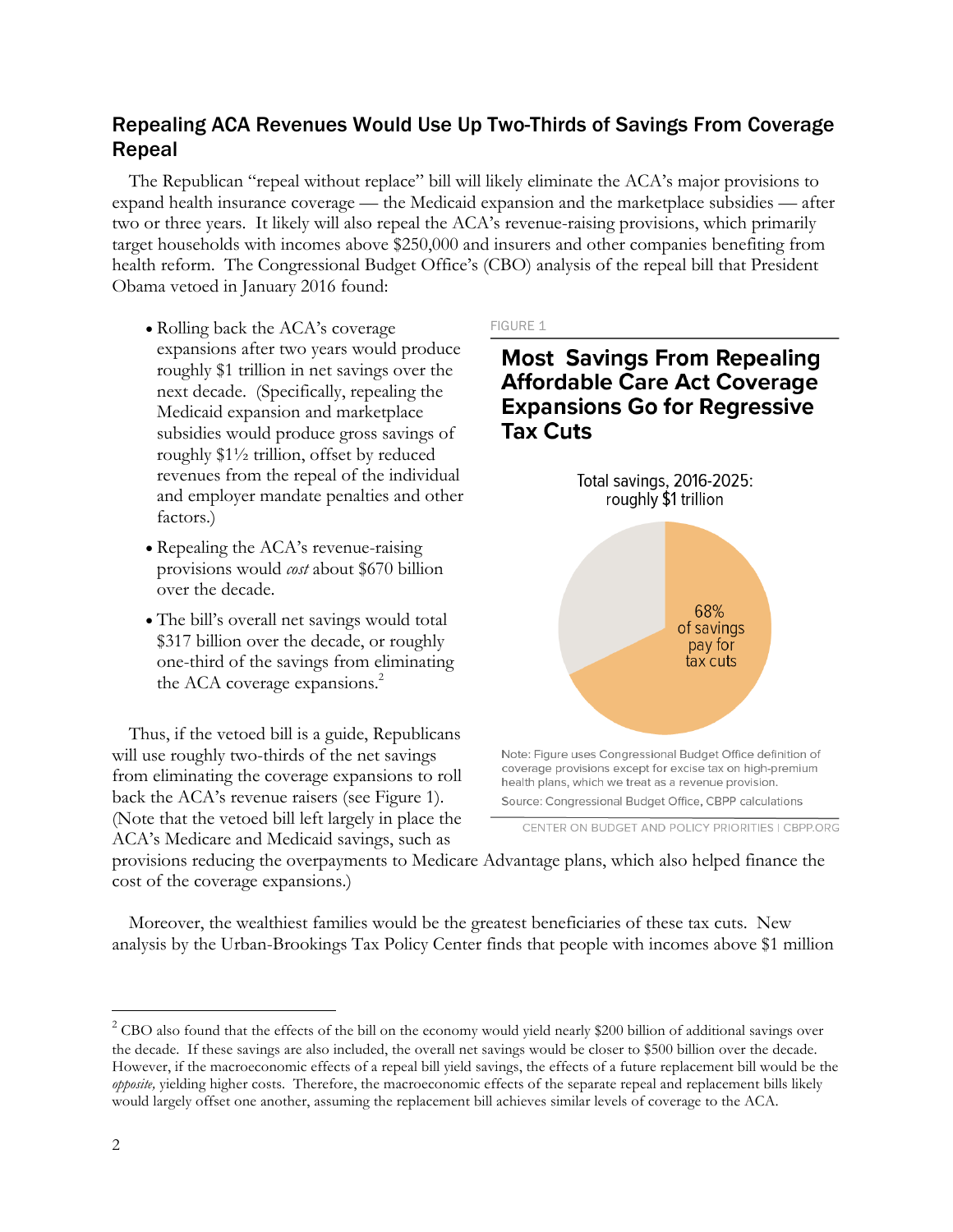would receive tax cuts averaging over \$50,000 apiece.<sup>3</sup> The top 0.1 percent of households — those with incomes over roughly \$3.3 million in 2017 — would receive tax cuts averaging almost \$200,000 apiece.<sup>4</sup>

The majority of these tax cuts would come from eliminating two so-called "Medicare taxes" faced by only the highest-earning and wealthiest taxpayers.<sup>5</sup> Millionaire households would receive over 80 percent of the benefits from repealing these two taxes. The top 0.1 percent of households alone would receive over 60 percent of the benefits. Moreover, these tax cuts for high earners and the wealthy — and for pharmaceutical companies and insurers, among other corporations — would take effect immediately, even as repeal would create uncertainty for millions of working Americans regarding their access to coverage.

## Fiscal Bind Created by "Repeal Without Replace" Would Create Pressure to Radically Restructure Medicaid and Medicare

With two-thirds of the net savings achieved by repealing coverage expansions likely to be used to roll back the ACA's revenue provisions, crafting an adequate ACA replacement bill that doesn't leave tens of millions more Americans uninsured than under the ACA would require hundreds of billions of dollars in *new* budgetary offsets, or would increase deficits by that amount. Further, Republican leaders' approach of repealing the ACA in one bill and replacing it in some future bill faces roadblocks under congressional budget rules, in terms of even using the remaining savings from the repeal bill to help pay for a replacement plan. Conceivably, *none* of the savings from the repeal bill would be available to help pay for a replacement bill, further jeopardizing coverage for millions of Americans. (See box.)

Without the benefit of new revenues (which Republicans have consistently taken off the table) and with many of the most politically acceptable spending cuts in the health area already having been enacted in the ACA and other recent health legislation, Republicans will need to seek a new source of savings to replace the coverage provisions that would disappear as a result of repeal. Moreover, depending on the need for *additional* offsets to pay for lost revenue due to tax cuts in a separate tax plan, Republicans could require hundreds of billions in spending cuts *beyond* what they may need to pay for a replacement bill.

 $3$  Chye-Ching Huang and Paul Van de Water, "Millionaires the Big Winners From Repealing the Affordable Care Act, New Data Show," Center on Budget and Policy Priorities, December 15, 2016, http://www.cbpp.org/research/federaltax/millionaires-the-big-winners-from-repealing-the-affordable-care-act-new-data.

 $4$  Tax Policy Center tables T16-0293 and T16-0294. High-income households would also receive the largest tax cuts relative to their after-tax incomes. The tax cuts would increase the after-tax incomes of millionaire households by 2.2 percent in 2017, and would increase the after-tax incomes of the top 0.1 percent of households by 2.6 percent.

<sup>&</sup>lt;sup>5</sup> These taxes are the 0.9 percent Medicare payroll tax on high earners and the 3.8 percent "Net Investment Income Tax." CBO estimated in January 2016 that repealing these two taxes would cost \$346 billion over 2016 to 2025.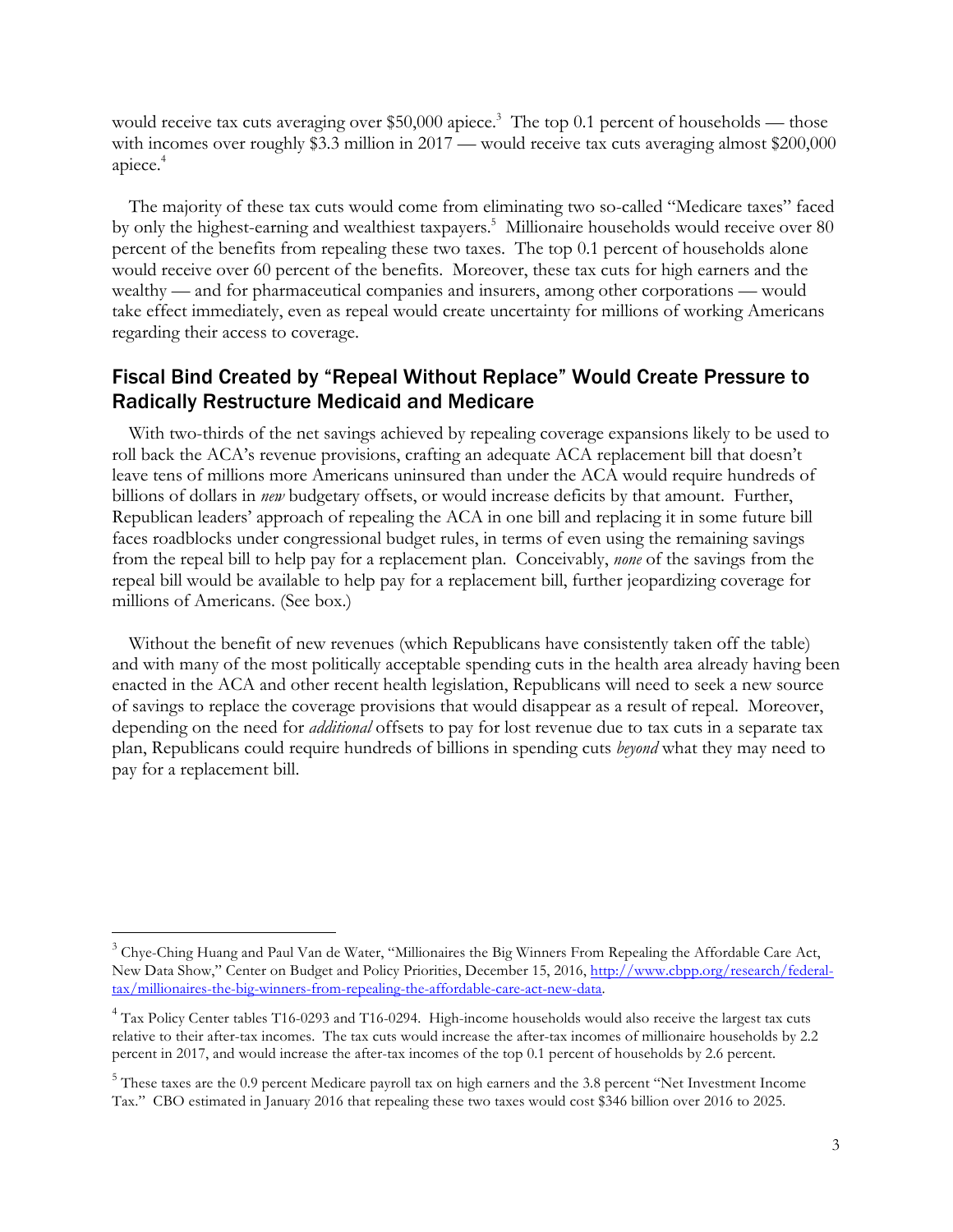### Would *Any* Savings From ACA Repeal Be Available for Replacement Bill?

Congressional Republican leaders say they plan to repeal the ACA quickly in January, before developing any replacement plan. However, repealing the ACA without replacing it *in the same legislation* would create special budget problems. Savings generated by the repeal bill could not help pay for new coverage provisions in a later bill without violating congressional budget rules. In particular, Republicans would likely run afoul of Senate "pay-as-you-go" rules. And if they chose to do the replacement bill through the expedited "reconciliation" process, they would face additional procedural hurdles.

Media reports indicate that Republicans are considering ways to circumvent these budget rules, hoping to "bank" the savings from the repeal bill to make them available for an eventual replacement bill. However, some Republican members may oppose such an approach in order to increase their ability to force radical restructuring of Medicaid and Medicare that produces funding reductions that grow increasingly large over time.

Even if a replacement bill *could* use the savings from an ACA repeal bill, significant additional offsets would be needed, as this analysis explains. But if it couldn't use the savings from an earlier repeal bill, policymakers would face even greater pressure to subject Medicaid and Medicare to draconian cuts.

This dynamic could create pressure to enact measures, such as those included in past Republican budgets, to radically restructure and cut Medicaid and Medicare. Such measures could be particularly attractive to congressional Republicans not only because they would provide health care savings to offset health care spending, but because these deep cuts could generate significant savings beyond the ten-year budget window, which may be necessary if Republicans seek to enact a replacement plan through the expedited "reconciliation" process.<sup>6</sup> In particular, two likely paths that Republicans might pursue are:

• **Converting Medicaid to a block grant or per-capita cap.** President-elect Trump, House Speaker Paul Ryan, and Health and Human Services nominee Tom Price have all supported radically restructuring Medicaid by converting it to a block grant or per-capita cap.<sup>7</sup> Under such approaches, in order to generate substantial federal savings, the federal government would provide states with a fixed amount of funding (as opposed to covering a fixed share of

<sup>7</sup> See Edwin Park, "Medicaid Block Grants Would Slash Federal Funding, Shift Costs to States, and Leave Millions More Uninsured," Center on Budget and Policy Priorities, November 30, 2016,

http://www.cbpp.org/research/health/medicaid-block-grant-would-slash-federal-funding-shift-costs-to-states-andleave; and Edwin Park, "Commentary: Like a Block Grant, Medicaid Per Capita Cap Would Shift Costs to States and Place Beneficiaries at Risk," Center on Budget and Policy Priorities, June 16, 2016,

 $<sup>6</sup>$  Under the Senate's so-called "Byrd Rule," senators can block provisions of a reconciliation bill that raise deficits in any</sup> year after the period covered by the reconciliation instructions (generally, after the ten-year budget "window"), unless other provisions fully offset those "out-year" costs. See Richard Kogan and David Reich, "Introduction to Budget 'Reconciliation,' " Center on Budget and Policy Priorities, November 9, 2016, http://www.cbpp.org/research/federalbudget/introduction-to-budget-reconciliation.

http://www.cbpp.org/health/commentary-like-a-block-grant-medicaid-per-capita-cap-would-shift-costs-to-states-andplace.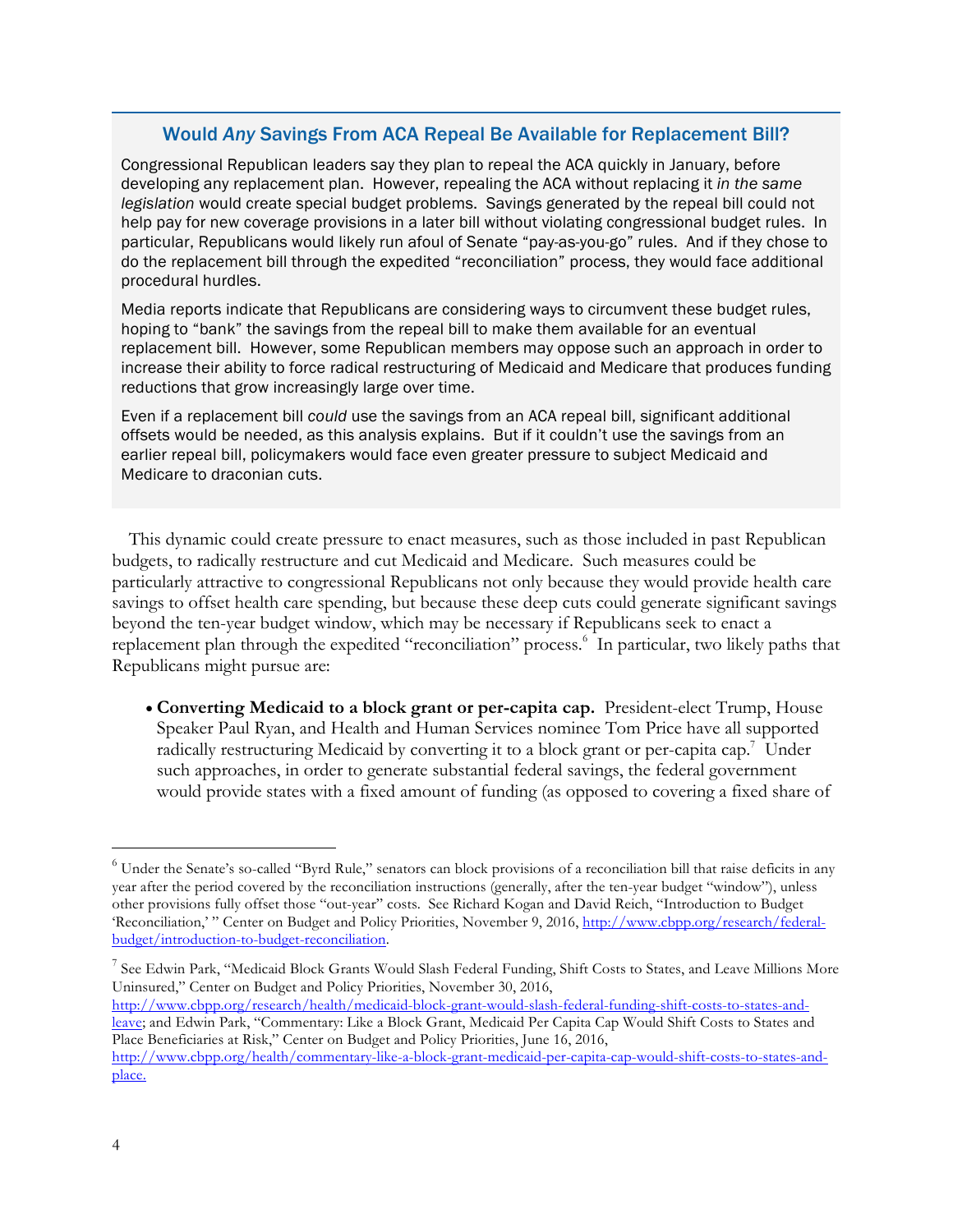state Medicaid costs, as it does now), with those amounts set at levels well below what would be provided under current law and with the cuts growing larger each year.

Prior congressional Republican plans have proposed converting Medicaid to a block grant or per-capita cap. For example, the House Republican 2017 budget plan would have given states a choice of a block grant or per-capita cap and cut federal Medicaid funding by \$1 trillion, or 25 percent, over ten years, with the cuts growing to 33 percent by the tenth year. (Those cuts would come *on top of* the cut from repealing the ACA's Medicaid expansion.)

Unless states responded by raising their own Medicaid funding significantly, a federal funding cut of this magnitude would likely result in major cuts in coverage that would put low-income families and children, people with disabilities, and seniors (including those in nursing homes) at risk. Because block-grant and per-capita cap proposals also typically drop or severely curtail federal requirements and beneficiary protections — including the guarantee that every eligible applicant can receive benefits — states could be free to cap enrollment or institute waiting lists, for example. States also could likely eliminate coverage altogether for certain groups (as well as certain benefits) that they are required to cover now. The Urban Institute estimated that the block grant in Speaker Ryan's 2012 budget would have led states to drop roughly 14- 21 million people from Medicaid by the tenth year. $8$ 

Moreover, a block grant or per-capita cap would likely lead to major cuts in reimbursements to health care providers; the Urban Institute estimated roughly a 30 percent average reduction in provider reimbursement rates under the 2012 Ryan block grant proposal. And it would hamper states' ability to respond to coverage losses in a recession or increased costs due to a new epidemic or a breakthrough treatment, since states wouldn't receive any additional federal funds to help cover those large unanticipated costs and thus would likely feel pressure to institute even deeper Medicaid cuts in such circumstances.

•**Converting Medicare to a "premium support" system.** House Republicans have put forward plans for Medicare that include "premium support," raising the Medicare eligibility age, and increasing the out-of-pocket costs that people would have to pay.<sup>9</sup> A premium support system would give each beneficiary a fixed-dollar payment, or voucher, to cover part of the cost of health insurance, whether through a private plan or a form of traditional Medicare. According to CBO, most enrollees in traditional Medicare would pay more than under current law. This approach would generate federal savings because the value of the premium-support voucher would rise more slowly than health care costs, shifting more of those premium costs to beneficiaries with each passing year.

Premium support also would likely undermine the sustainability of traditional Medicare over time. Insurance companies would almost certainly design plans to attract healthier enrollees (for example, by subsidizing gym memberships while providing less coverage for certain costly medical conditions), siphoning off such beneficiaries and thereby making the beneficiary pool

<sup>&</sup>lt;sup>8</sup> See John Holahan *et al.*, "National and State-by-State Impact of the 2012 House Republican Budget Plan for Medicaid," Kaiser Commission on Medicaid and the Uninsured, October 1, 2012, http://kff.org/healthreform/report/national-and-state-by-state-impact-of/.

<sup>&</sup>lt;sup>9</sup> Paul Van de Water, "House Republican Health Plan Would Radically Restructure Medicare," Center on Budget and Policy Priorities, July 26, 2016, http://www.cbpp.org/blog/house-republican-health-plan-would-radically-restructuremedicare.